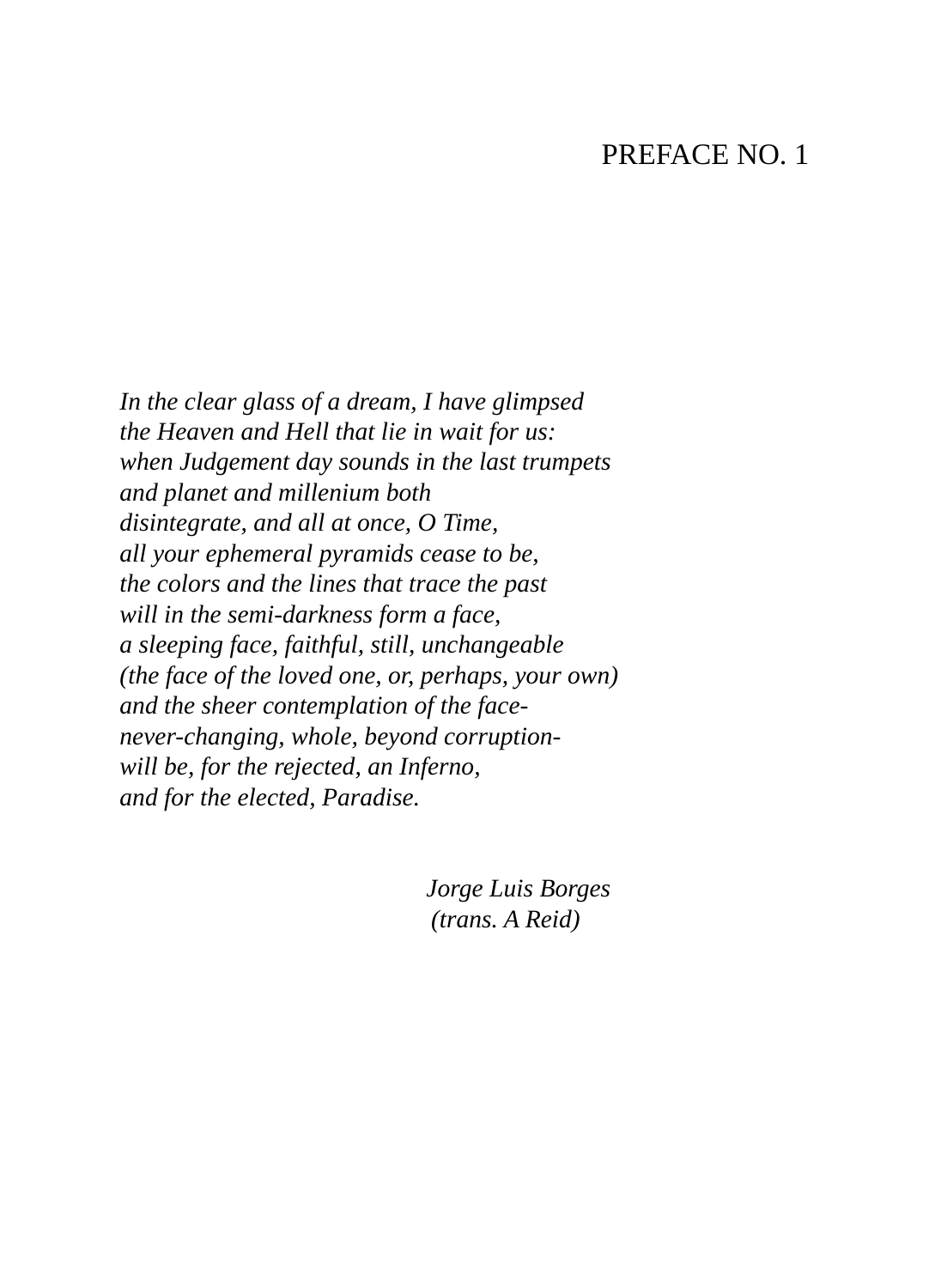## PREFACE NO. 2

When my father congratulated his friend Sam Beckett for winning the Nobel Prize for literature, Beckett's reply to him was: "Well you know, old man, if you go on saying the same thing over and over again, somebody's bound to believe you."

### PREFACE NO. 3

#### LAYLA AND MAJNUN

It happened that the son of the emperor fell in love with a girl called Layla. He stopped eating and he spent his time walking in the forests and he allowed his appearance to degenerate. His father was very worried and sent a message to the father of the girl saying, "Would you bring her to see me?" because he thought that this girl must be so beautiful to have affected his son to the point of turning him into a vagabond.

 So the father came to Court and he brought the girl with him to see the emperor; and the emperor looked at the girl who was quite pretty and attractive, but there was nothing all that amazing about her at all.

 So he said to his son, "Well, she is very nice and attractive, but I don't see that she is so wonderful as all that."

 Majnun replied: "To see her real beauty you must see Layla through the eyes of Majnun."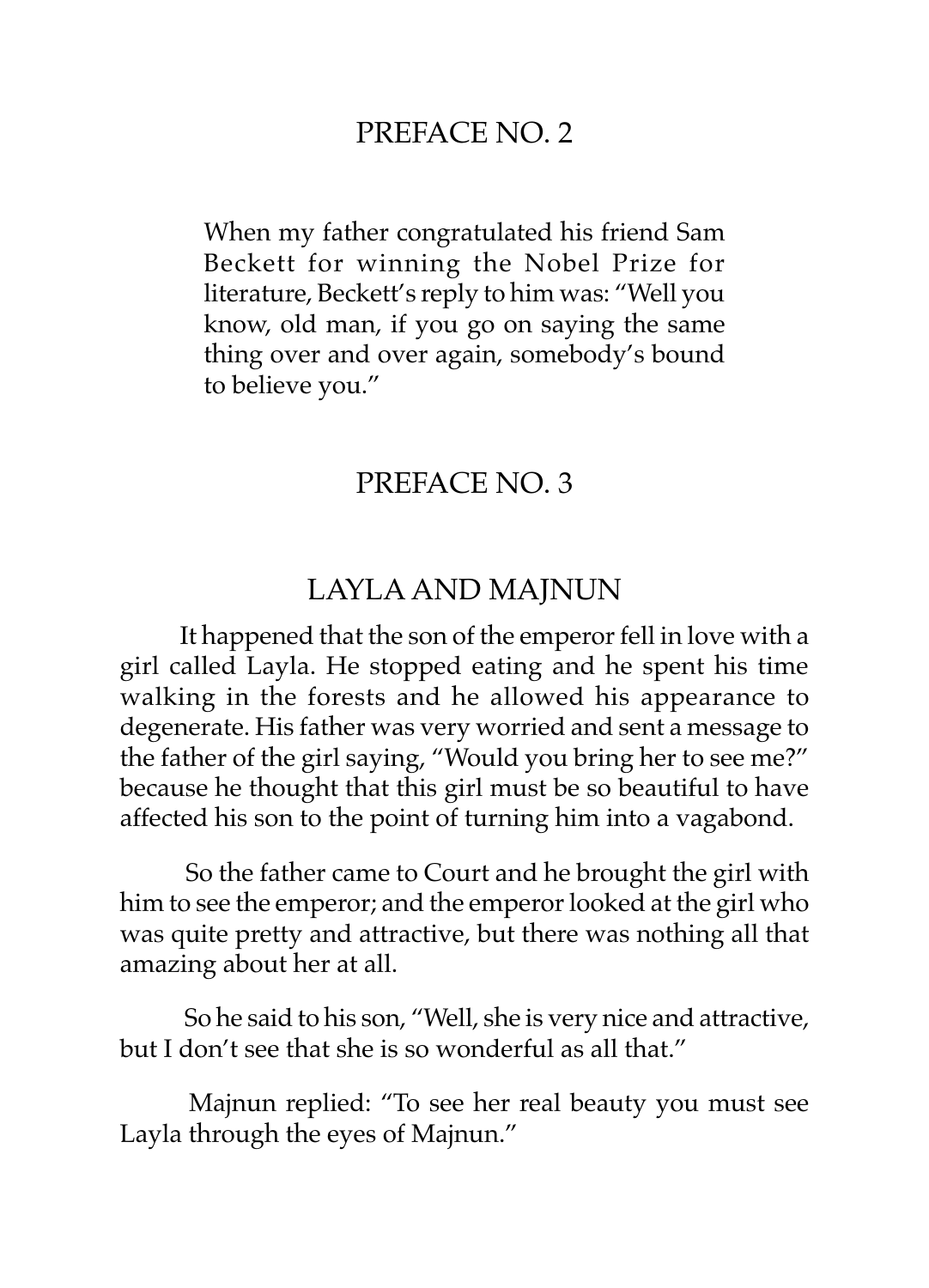# PRÉFÈCTURE DE PARIS

#### PROCÈS-VERBAL

I, the undersigned, Marcel Alain DRU, born in Villeneuve s/Lot on July 25, 1951 and domiciled at 6 rue Laville, 75018 Paris, do hereby declare that I was involved in an incident during the betrothal party on this day, Saturday July 21 1992, at the Restaurant A LA PANSE REMPLIE, 36 rue des Abysses, 75018 Paris, when an uninvited guest was observed to be distributing a small booklet to all of the friends and family attending the ceremony. Upon being told by my future best man and witness that the aforesaid booklet purported to contain a graphic description of this person's past relationship with my wife-to-be, a relationship about which I had no prior knowledge, I fell prey to what I considered to be justified anger and interrupted the ceremony in order to ask the person to leave the premises immediately so that my future bride and myself could complete the due process of marriage in which we were engaged with the children from our previous marriages in attendance.

 I also declare that the person before me now in the Commissariat de Police du 18e Arrondissement, Mr. William Phillips, whom I have never met before this day, has identified himself as author of the abovementioned booklet entitled *Cuckold's Revenge* and is indeed the person who was in the process of distributing the aforesaid document. I furthermore admit that upon his refusal to leave the ceremony, I did commit an assault upon his person, knocking him down with the help of our witnesses and kicking him several times in the genital area.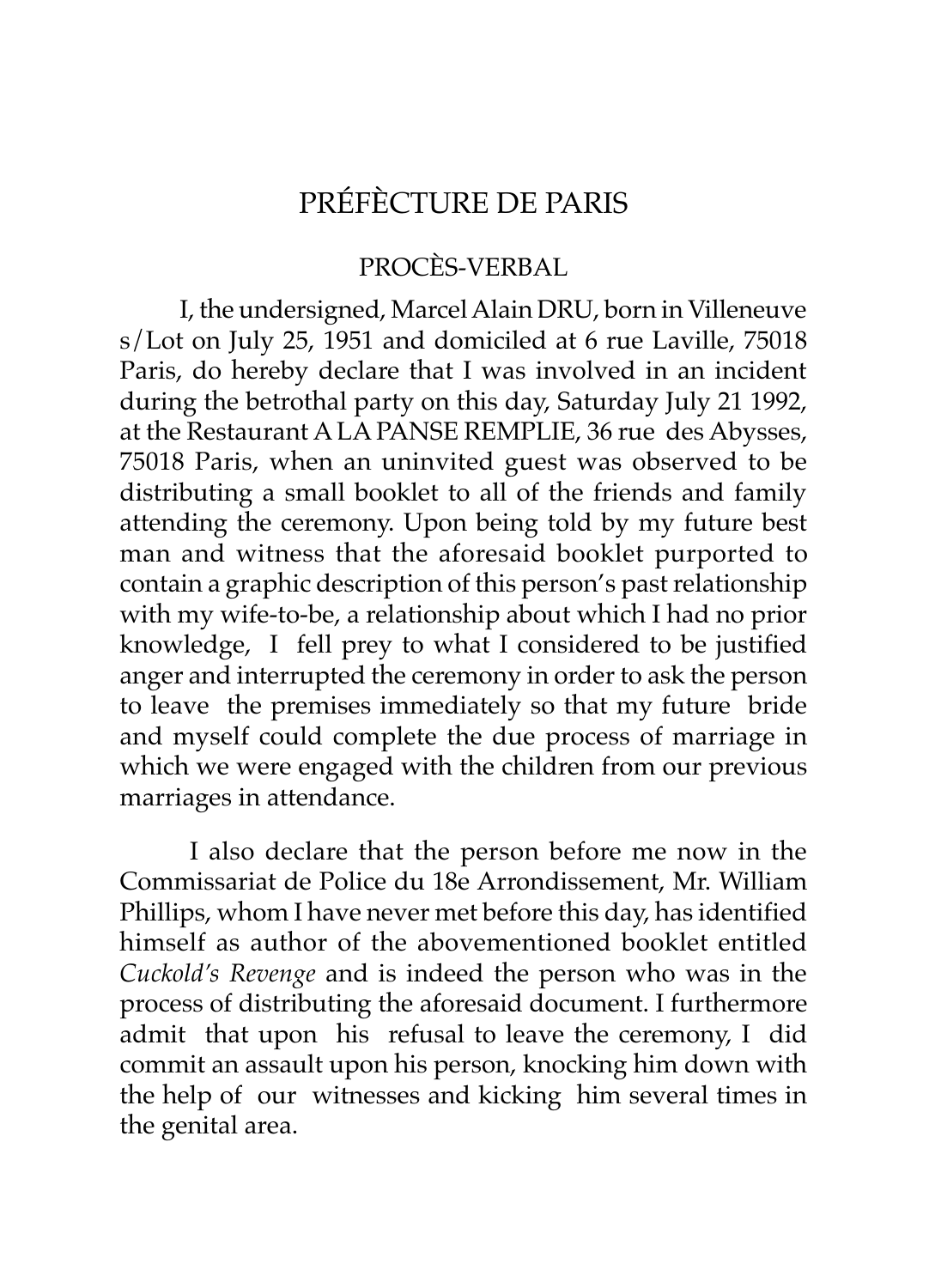I express my apologies to the Forces of Order who had to be called in to quell the ensuing disturbance, and regret giving way to an unconsidered gesture in the heat of the moment. I furthermore express my gratitude to the victim himself for his refusal to press assault and battery charges against my person out of respect for my coming wedding and his past acquaintanceship of my wife, and do presently attest that I consider myself bound over to keep the peace.

(Signed)

Marcel DRU